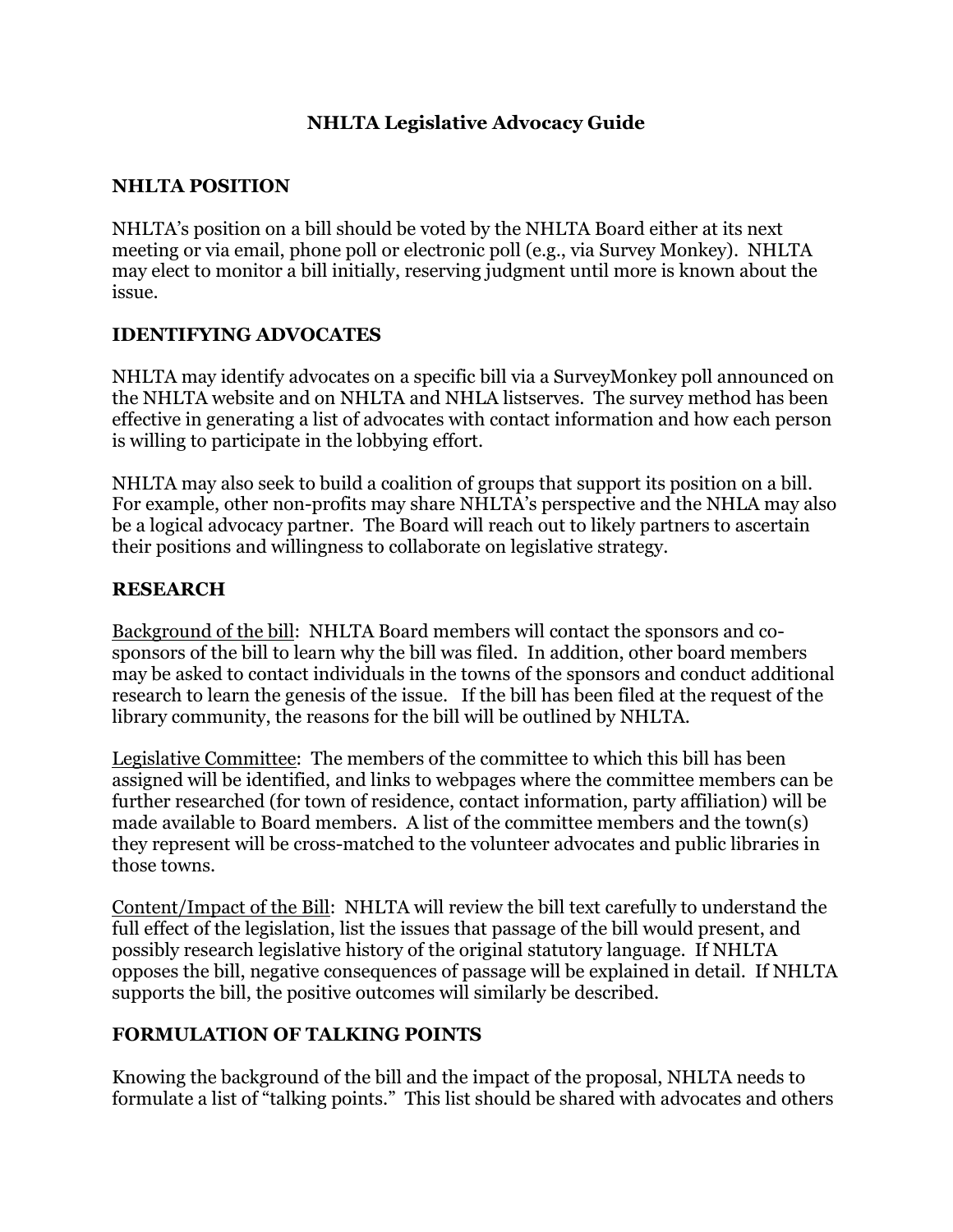who can then articulate their own advocacy statements that reflect their personal experience and yet remain consistent with the NHLTA position and messages. It is important to "stay on message", and talking points will help advocates do so.

## **ADVOCACY STRATEGY**

It is important that our strategy take into consideration the normal legislative process, including a number of timing issues. It is much more effective to contact legislators when the bill is about to come before them in committee or on the House floor, then to contact them weeks before they've even read the bill. (Most members don't read bills until they've been scheduled for a hearing, so calling a legislator who is not familiar with the issue at all is less productive.) As a result, the following timetable is recommended:

- 1. Contact committee members that you PERSONALLY know now, to give them a heads up on the bill. You might ask them to let you know when the bill is scheduled for a hearing.
- 2. Once the bill is scheduled for a hearing, legislative committee members should be contacted by their own constituents by email, phone and snail mail. This does not and should not be a campaign of many people sending in duplicate letters (like postcard campaigns), but individual communications. Talking points are useful in drafting such letters/emails, but should not be copied word for word, as that sort of repetition renders the communication less effective. This is also the time when letters from groups, such as those signed by the trustees of individual libraries, are appropriate.
- 3. Also in advance of the hearing, letters addressed to the committee as a whole should be sent from towns around the state. These letters should be addressed to the Chair of the committee.
- 4. Hearing: NHLTA should plan to have one representative from the association present testimony at the hearing. NHLTA should also try to coordinate testimony from several other trustees, with the preference being from towns with representatives sitting on the committee hearing the bill. *(See tips on written and oral testimony below.)* Most committees get impatient when many people testify on a bill and repeat the same message over and over. Often the Chair will ask speakers to limit their comments to 2-3 minutes if many are signing up to testify. However, there is no limit on how many people may testify. If many people attend a hearing, it can be desirable to have no more than a half dozen testifying on the bill, and have all other advocates register their position in writing. *(See below on hearing process.)*

NHLTA should also coordinate with other groups that may be advocating on the bill, such as the NH Center for Non-Profits or NHLA.

At least one NHLTA board member should remain to the end of the hearing. Many Chairs will assign a bill to a subcommittee and will do so at the close of the hearing, naming the members of the subcommittee. If this happens, advocates will need to follow the subcommittee proceedings as well, which will be scheduled for a later date and should be noticed in the Legislative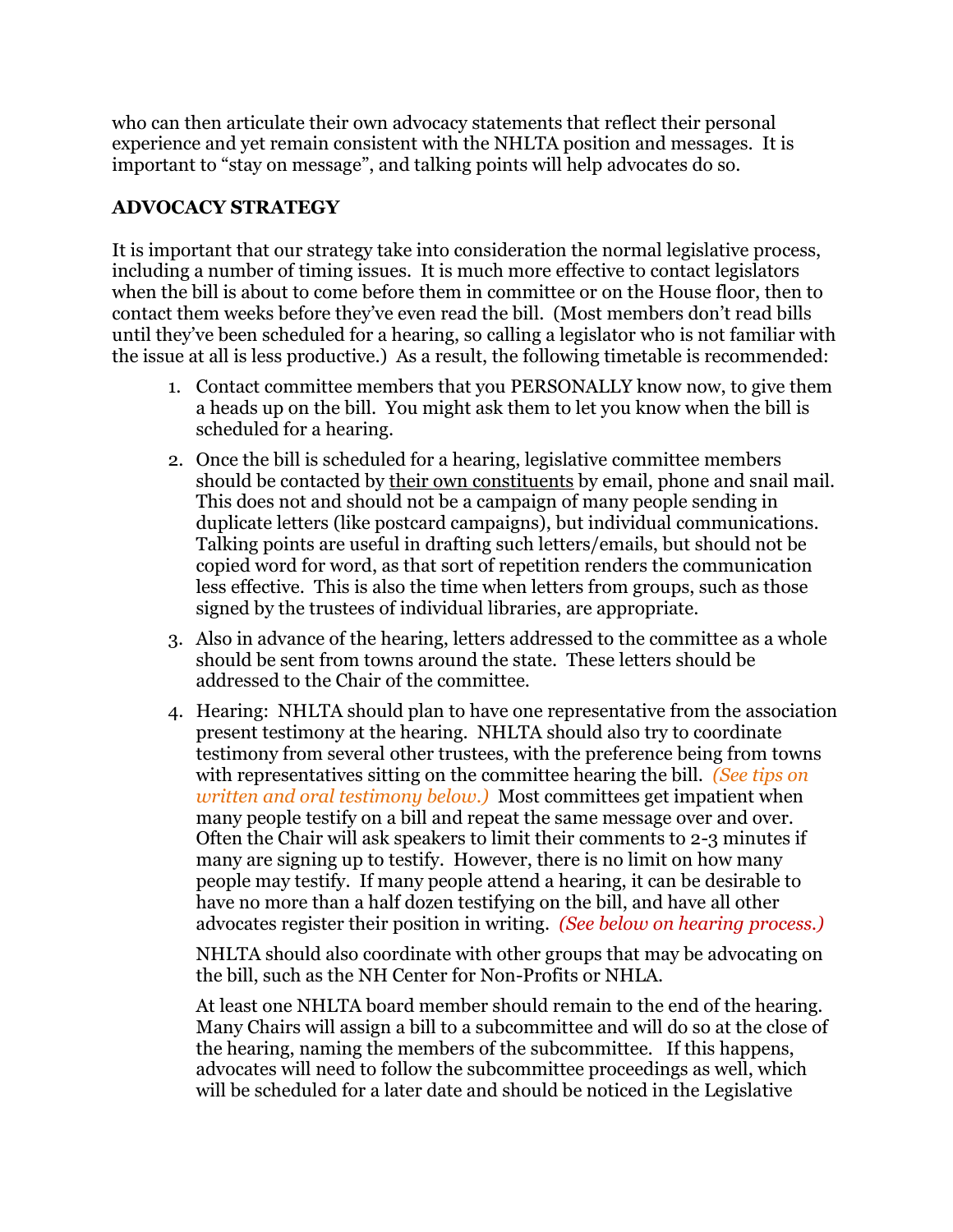Calendar, published weekly on Thursday or Friday. Occasionally, if a Chair senses that members have already made up their minds on the bill, the Chair can go into Executive Session at the close of the day and take a vote on whether to recommend the bill "ought to pass" (OTP) or is "inexpedient to legislate" (ITL). This is more likely to happen in the Senate than in the House.

- 5. Post Hearing: If you have a PERSONAL relationship with a Committee member, you can follow-up after the hearing to ask what they think will happen and offer any other information that might help in the process. Remember to thank the legislator for their support/assistance.
- 6. Executive Session: The full committee must vote on all bills that come before it. They can vote OTP (ought to pass), ITL (inexpedient to legislate), or they can recommend the bill go to "interim study" for further consideration and possible amendment. If the vote is unanimous or nearly so at the committee level, the bill is likely to be placed on the Consent Calendar, and the committee's recommendation is likely to be accepted by the House without debate. If the vote is close or the issue is somewhat controversial, the bill will be put on the Regular Calendar and can be debated and amended on the House floor. NHLTA's advocacy efforts to the full House will depend on whether the bill is on the Consent or Regular calendar and how likely the outcome appears.
- 7. Floor Vote: If the bill is on the Regular calendar, it may be wise for NHLTA to encourage trustees to communicate with their representatives from around the state. It may also be appropriate for NHLTA leadership to contact the majority and minority leaders in advance of the floor vote, since the parties meet in caucus before a House session to review the bills coming up for vote and discuss any party recommendations on how their members should vote. I would not expect that a library bill would require this level of advocacy.
- 8. The Senate: If the bill passes the House, it will then move on to the Senate and the process begins all over again. If the bill survives in the Senate but is amended, then the bill will go back to the House for concurrence with the changes. If the House does not concur, it can ask for a Committee of Conference, in which appointed House and Senate members work out the differences and either agree on a final bill that each body will approve, or they may fail to reach agreement, in which case the bill dies.
- 9. The Governor's Office: If a bill passes both the House and Senate, it then goes to the Governor's office for her signature. This is the last opportunity to kill an undesirable bill, and requires further advocacy. Again, it seems unlikely that an anti-library bill would get to this stage. If the bill is pro-library and the Governor plans to sign the bill, NHLTA should arrange a bill-signing ceremony with photos taken for posterity.
- 10. Thanking Supporters: It is always important to thank legislators that have supported NHLTA's position, win or lose.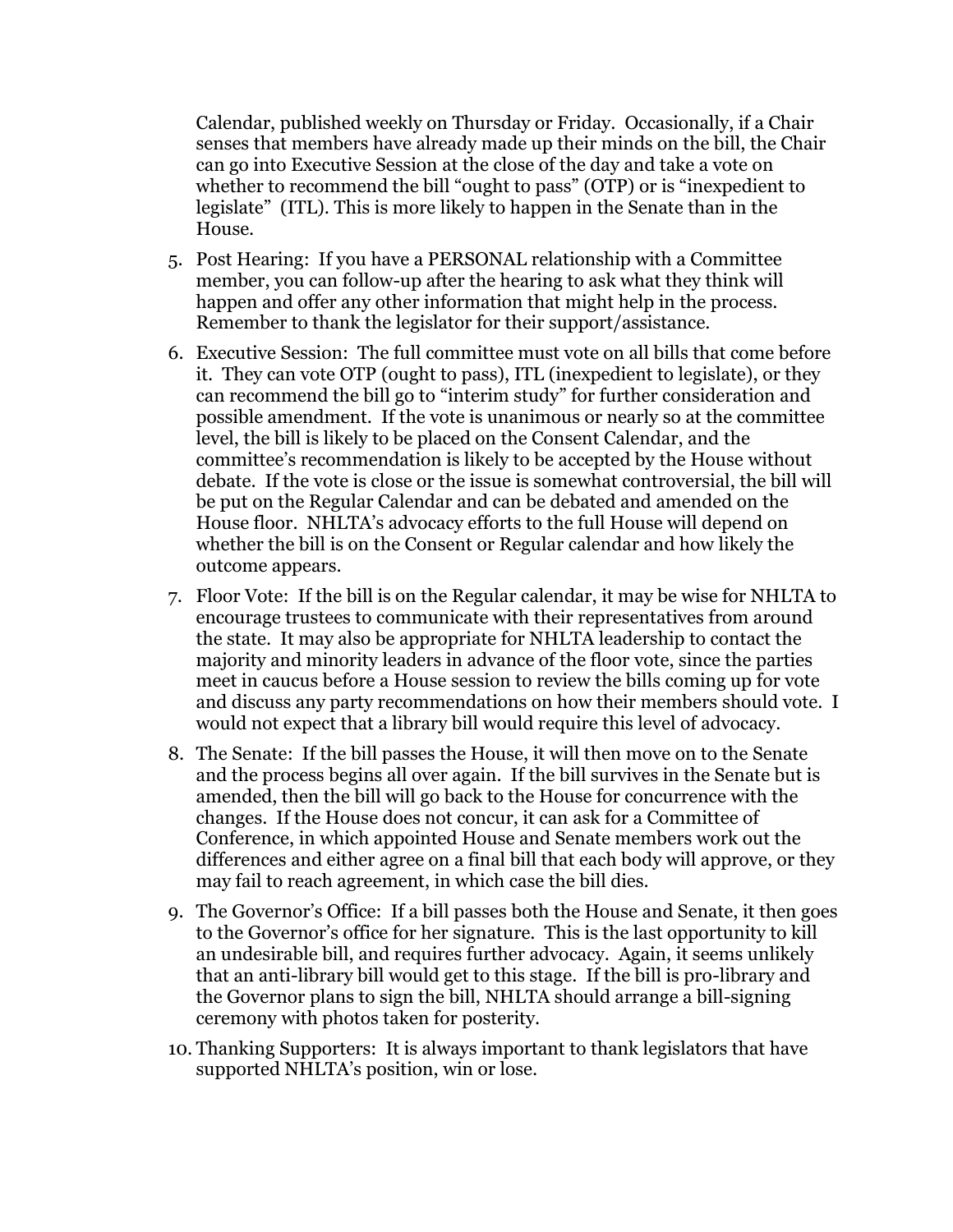#### **The Hearing Process**

- 1. Hearing Rooms are small, many with only 15-20 seats in the audience. Arrive in advance of the hearing if you want a seat. There may be hearings on other bills scheduled before and after your hearing, so be prepared to wait as the prior hearing could run long. All hearings, except for a few Senate committees, are held in the Legislative Office Building.
- 2. In the House, individuals who wish to testify on a bill must fill out a pink card, listing the bill number, their name, their position on the bill, and about how long they expect to speak (generally not more than 5 minutes). They may also be asked to indicate whether they have written testimony to submit. If individuals do not wish to speak, they can sign a form available in the committee room with their name, where they are from, who they represent if applicable, and whether they support or oppose the bill.

In the Senate, there will be a form on a table inside the hearing room, one form for each bill being heard that date, on which advocates can write their name, where they are from (and/or what organization they represent if appropriate), whether they support or oppose the bill, and if they want to speak.

These forms then are given to the committee Chair, who calls on individuals to testify.

- 3. **Legislative protocol**. The committee chairman conducts the meeting. First, the chairman calls upon the bill's primary sponsor to testify, then upon other legislators who wish to speak. Next, members of the public who have signed up are called upon to speak, alternating between those who support and those who oppose the bill. In most cases, the chairman will call on people in the order the cards were submitted.
- 4. **Listen to those who testify before you on your bill.** To be effective, your presentation must be flexible. If someone has made a point you planned to state, note briefly your support of the previous speaker and add any additional information, but do not simply repeat an argument already made. Your statement to the committee should not be read verbatim. Be conversational. Use this opportunity to make eye contact with members of the committee on your important points.
- 5. **When you are called.** Take a seat at the small table facing the committee. Legislative protocol calls for you to greet the committee as follows: Mr. (or Madam) Chairman, Members of the Committee, Good Morning. My name is \_\_\_\_\_\_\_\_\_\_\_\_\_\_\_\_\_\_\_\_\_\_\_\_\_\_\_\_, I am a resident of TOWN, and I am speaking on behalf of the NH Library Trustees Association (or TOWN Public Library). I am here to support (or in opposition to) Bill  $\#$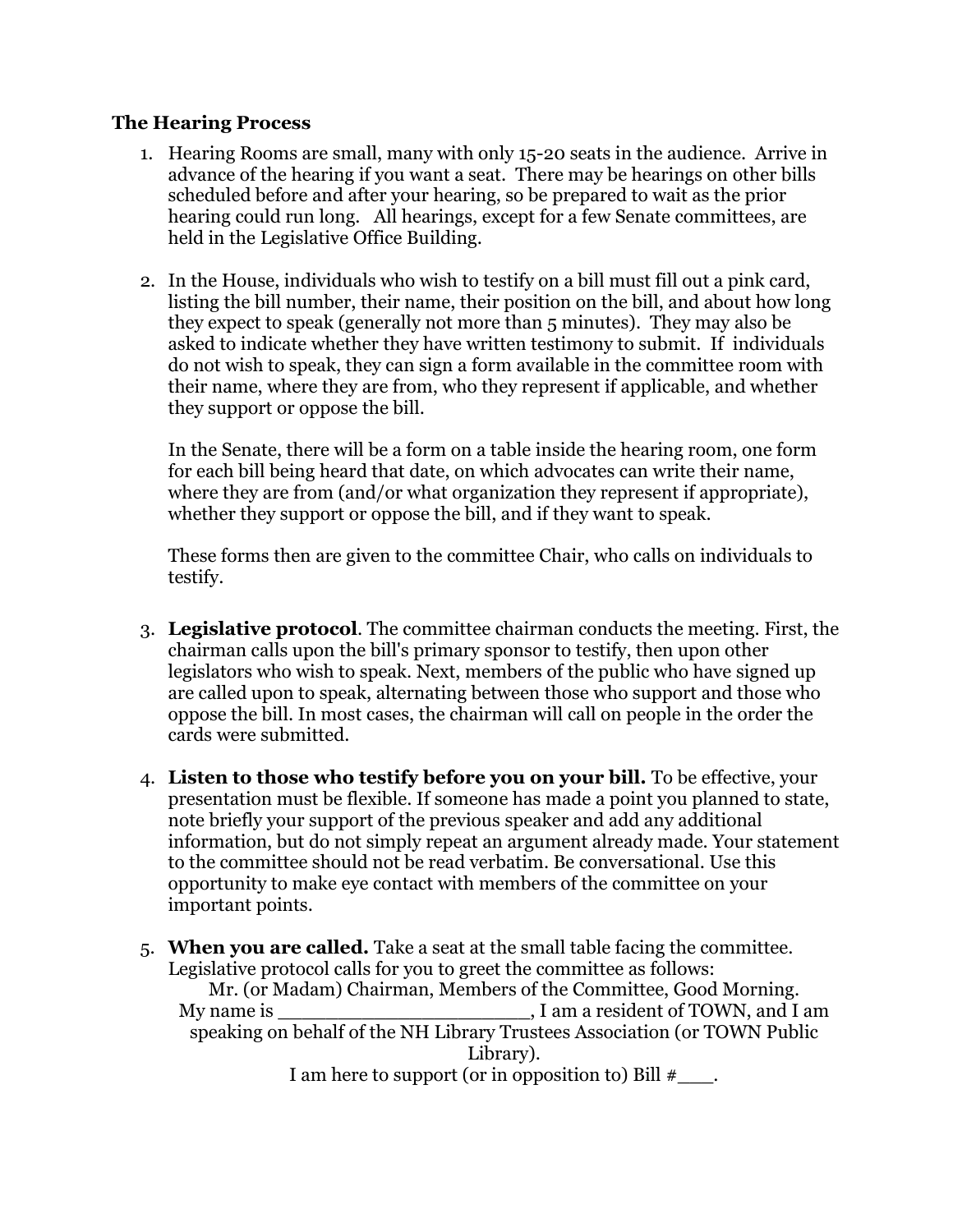After you have completed your statement, the chairperson will ask if committee members have any questions. Note that spectators (sponsors, other legislators, lobbyists and interested parties) may not ask questions of a witness. Most committee members treat witnesses with respect and appreciate their participation in the legislative process. However, if you are asked a nitpicking or hostile question, do not lose your composure. *Do not become angry or argumentative - it never helps your cause. Also, never attempt to answer questions for which you do not have the facts.* Preserve your credibility by offering to obtain the information and forward it to the committee. Never misrepresent a fact or offer an opinion for which you do not have back-up information and do not base your testimony on anecdotal "evidence" from others.

Finally, do not ask questions of a committee member during your testimony unless it is to clarify a question, which was posed to you. If you address a particular representative, call them by their title—e.g., Representative Smith even if you know them personally from home. Conclude your testimony by thanking the chair for the opportunity to speak.

## **Other Tips on Oral and Written Testimony**

Even if you are planning to offer verbal testimony at the hearing, bring written testimony with you, with enough copies for all the committee members, plus a few extras. (Usually 25 copies is sufficient for a House committee and 10 copies for a Senate committee.) Keep it as brief as possible, generally not more than 2 pages. (Legislators won't read lengthy submissions; they just don't have time, given the volume of legislation they handle.) If you don't want to speak but do plan to attend the hearing, you can bring your written comments to the hearing and give it to the committee clerk, again enough copies for all the committee members. You can also send in written comments to the Committee either before or right after the hearing.

### **Some DON'Ts When Communicating with Your Legislators:**

- Don't be awed by your legislator, and don't be nervous. They are citizens just like you, trying to do their job. You are giving them information they need to be well informed on an important issue.
- Don't apologize for taking their time. You are helping them do their job.
- Don't be vague. Express your points clearly and concisely, supported with facts and, if possible, personal experiences.
- Don't be argumentative. Discuss your point with courtesy. A negative encounter will adversely affect all your future contacts with that legislator.
- Don't expect your legislator to support your positions every time. Convey your understanding and continued support.

# **Writing to a Legislator**

A thoughtful, well-written letter can be an effective way to convince a legislator